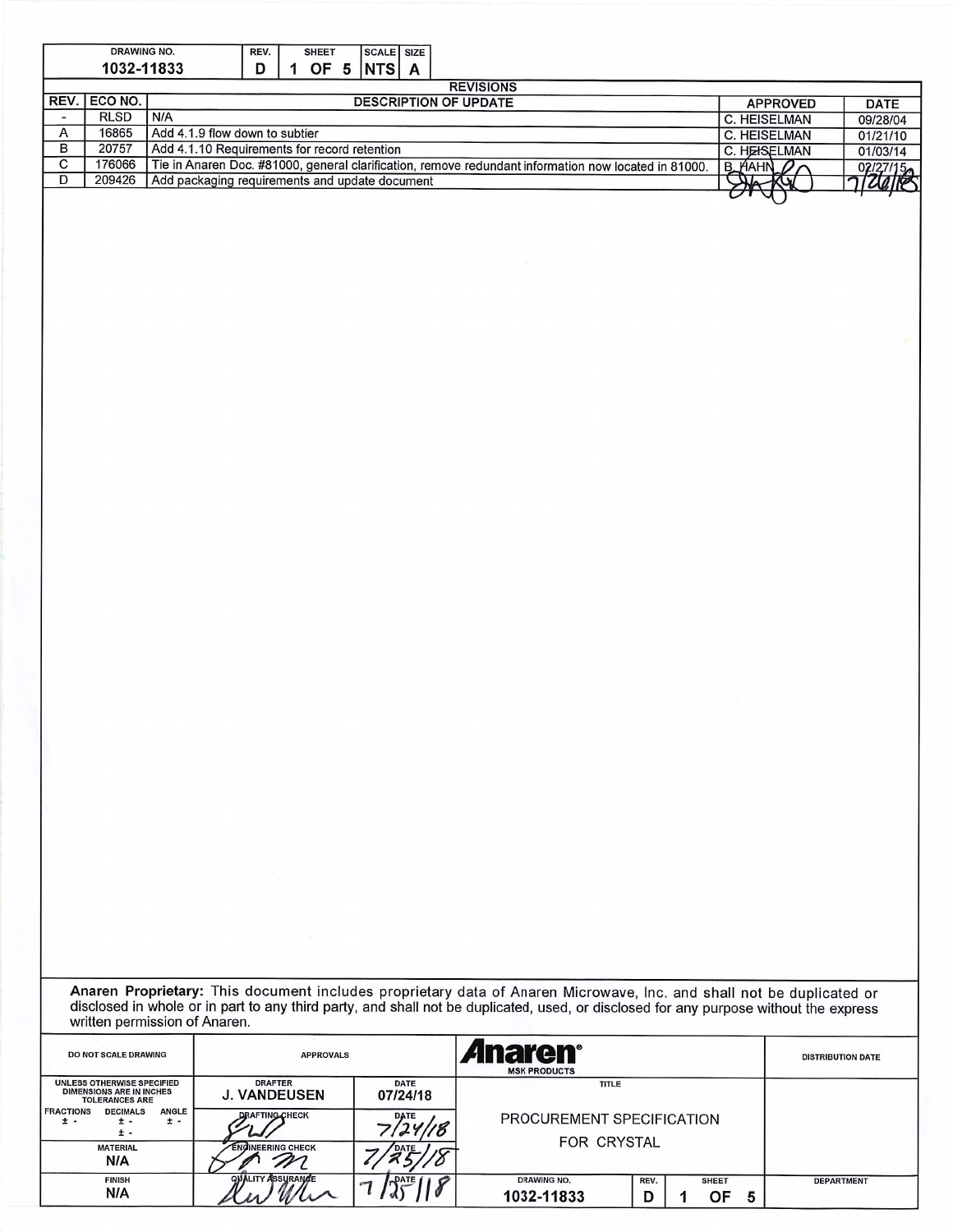| <b>DRAWING NO.</b> | REV. | <b>SHEET</b>           | <b>ISCALE SIZE</b> |  |
|--------------------|------|------------------------|--------------------|--|
| 1032-11833         |      | $\vert$ 2 OF 5 INTSI A |                    |  |

#### **1.0 PURPOSE:**

The purpose of this document is to define the supplier requirements of all procured crystals used in devices. This document is used in conjunction with Anaren Document #81000.

# **2.0 APPLICATION:**

This procedure shall apply to all crystals as follows:

- **2.1 Condition A** Elements to be used in "fully" compliant devices as defined in MIL-PRF-38534 Class H and are manufactured in compliance with MIL-PRF-3098. Anaren element evaluation is not required.
- **2.2 Condition B** Elements intended to be used in full compliance with MIL-PRF-38534 Class H and MIL-PRF-3098 but testing and element evaluation will be the responsibility of the supplier as specified in the element drawing.
- **2.3 Condition C** Elements to be used on devices which do not impose MIL-PRF-38534 or MIL-PRF-3098.
- **2.4 Condition D** Elements to be used in "fully" compliant devices as defined in MIL-PRF-38534 Class K and are manufactured in compliance with MIL-PRF-3098. Anaren element evaluation is not required.

# **3.0 DEFINITIONS:**

- **3.1 Element** A constituent of the device that contributes directly to its operation.
- **3.2 Inspection Lot** An inspection lot shall consist of crystals of a single type submitted at one time for inspection to determine compliance with the applicable requirements and acceptable criteria.
- **3.3 Element Evaluation** As applicable to this specification shall consist of crystal die IAW MIL-PRF-38534 or MIL-PRF-3098.
- **3.4 Lot Control** Crystals supplied under this specification shall be manufactured in homogenous lots. The homogenous lot shall be defined as a lot of identical crystals manufactured to the same drawing, same drawing revision, same specification and same specification revision in one unchanged process.
- **3.5 Environmentally Controlled Area** An area which exhibits the following conditions:
	- **3.5.1** Temperature shall be  $25^{\circ}C (+3/-5^{\circ}C)$
	- **3.5.2** Class 8 per ISO 14644-1, -2 or Class 100,000 per MIL-STD-209.
	- **3.5.3** Humidity RH 30 to 65%
	- **3.5.4** Positive Pressure .01" water column or greater
	- **3.5.5** Element Storage shall be in a nitrogen atmosphere dry box.

## **4.0 REQUIREMENTS:**

## **4.1 General:**

- **4.1.1** All materials and processes used by the crystal mfg will be suitable for polymeric adhesive and/or solder mounting.
- **4.1.2** All electrical tests and visual inspection may be done at the packaged level provided all rejects are removed from the lot.

## **4.2 Packaging Requirements:**

# **4.2.1 Packaging:**

Refer to element packaging Table 1.

Elements shall be packaged to prevent damage during shipment and for automated assembly.

|  | <b>PROCUREMENT</b><br>ΓA I<br>$\cdots$ | <b>DRAWING NO.</b> | REV. | <b>SHEET</b> |    |  | <b>DEPARTMENT</b> |
|--|----------------------------------------|--------------------|------|--------------|----|--|-------------------|
|  |                                        | ,<br>റാം           |      |              | ЭF |  |                   |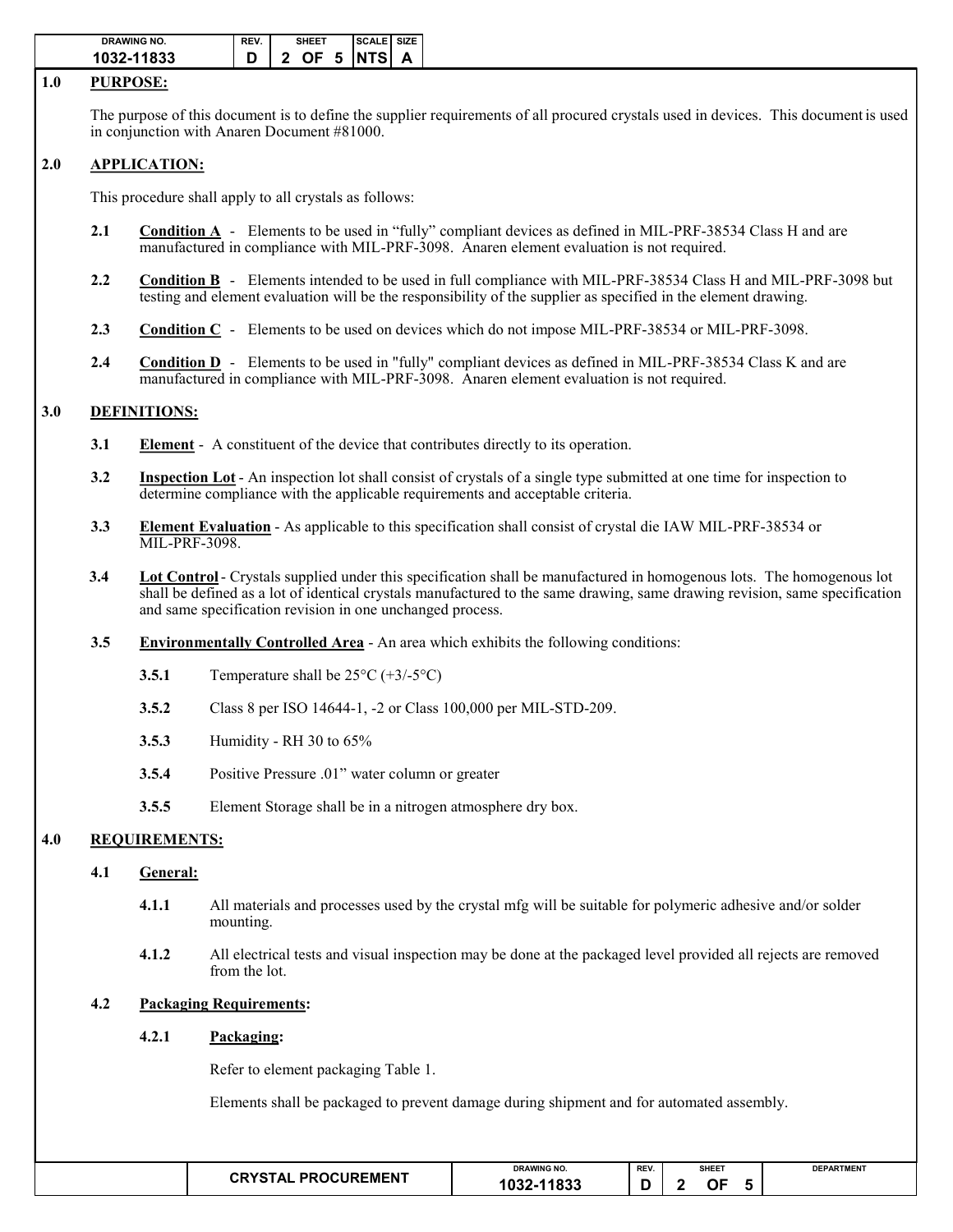| DRAWING NO. | REV. | EE  | <b>SIZE</b><br><b>SCALE</b> I |
|-------------|------|-----|-------------------------------|
| 1032-11833  |      | OF. | 5 INTSI A                     |

# **4.2.2 Package Marking:**

The element part number, manufacturer's name, manufacturer's lot number and quantity shall appear on each waffle tray/gel pack. All samples and test data shall be identified by its device type, manufacturer's name and manufacturer's lot number. markings shall be sufficient for inspection lot traceability.

## **4.2.3 Certificate of Compliance:**

As defined in document #81000.

Element Packaging Requirements Table 1

| <b>Element Type</b>                                                                     | <b>Packaging Requirement</b>                                                                                                                                                                                                                                                                                                                                                   |  |  |  |  |  |  |  |  |  |
|-----------------------------------------------------------------------------------------|--------------------------------------------------------------------------------------------------------------------------------------------------------------------------------------------------------------------------------------------------------------------------------------------------------------------------------------------------------------------------------|--|--|--|--|--|--|--|--|--|
| Passive elements<br>(crystals, resistors,<br>capacitors, inductors<br>and transformers) | 2" x 2" black conductive<br>2" x 2" black conductive<br>gel pack with vacuum<br>waffle tray with:<br>release for auto pick and<br>carrier well must be<br>place capability:<br>deep enough so that the<br>secure lid (hinge or<br>die surface is below the<br>OR<br>clamp)<br>top plane of the waffle<br>tray<br>- protective sheet or pad<br>- secure lid (hinge or<br>clamp) |  |  |  |  |  |  |  |  |  |
| For elements which<br>will not fit into a<br>2" x 2" waffle tray<br>or gel pack         | Elements shall be packaged in a manner that:<br>Physically restrained from vibration and mechanically isolated from shock that could cause physical<br>1.<br>damage or electrical degradation of the elements.<br>Sealed in an electrostatic bag.                                                                                                                              |  |  |  |  |  |  |  |  |  |

- **4.3 Condition A** Requirements for crystals (MIL-PRF-3098 screened and element evaluated).
	- **4.3.1** The supplier shall perform 100% electrical testing at 25°C to ensure compliance to the manufacturer's electrical data book and/or element drawing.
	- **4.3.2** The supplier shall have an accepted internal document for visual inspection to MIL-PRF-3098.
	- **4.3.3** The supplier shall perform 100% visual inspection to MIL-PRF-3098 in an environmentally controlled area and ensure compliance to all visual and mechanical specifications.
	- **4.3.4** Element evaluation shall be performed by the supplier on each inspection lot in accordance with MIL-PRF-3098.

## **4.3.5 Delivery Conditions:**

- **4.3.5.1** IAW Section 4.2 Packaging Requirements
- **4.3.5.2 Required Documentation** Crystal performance data to be submitted with the inspection lot:
	- 1. Attributes Data (Screening Data)
	- 2. Test Data
	- 3. Element Evaluation Data
- **4.4 Condition B** Requirements for all crystals (MIL-PRF-3098 screened and element evaluated).
	- **4.4.1** The supplier shall perform 100% electrical testing at 25°C to ensure compliance to the manufacturer's electrical data book and/or element drawing.
	- **4.4.2** The supplier shall have an accepted internal document for visual inspection to MIL-PRF-3098.

|                                      | <b>DRAWING NO.</b>           |     | <b>SHEET</b><br>the contract of the contract of the | <b>DEPARTMENT</b> |
|--------------------------------------|------------------------------|-----|-----------------------------------------------------|-------------------|
| <b>PROCUREMENT</b><br><b>CRYSTAL</b> | 11833<br>$1032 - 1$<br>- - - | . . | ור                                                  |                   |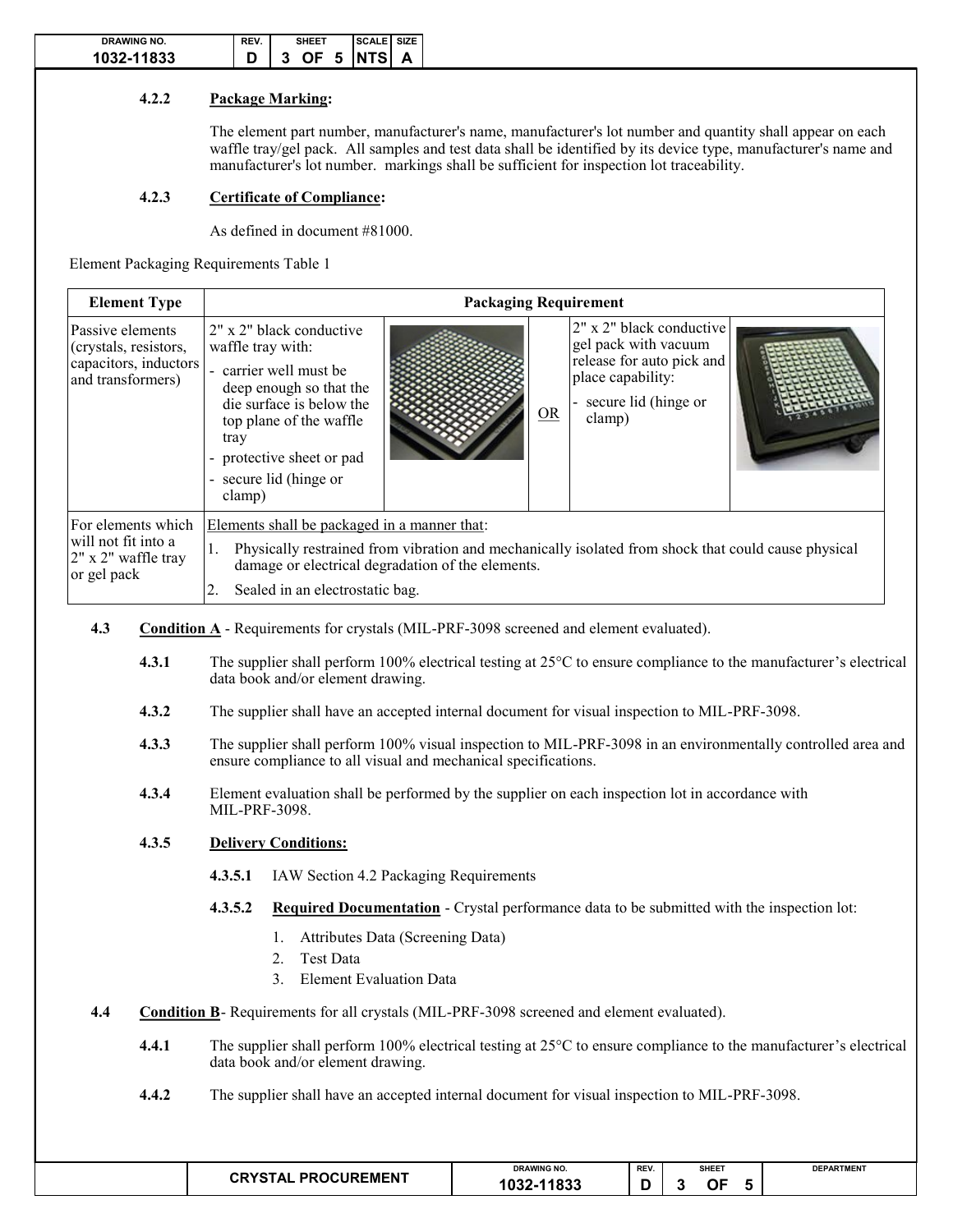|     | <b>DRAWING NO.</b><br>1032-11833 | SCALE SIZE<br>REV.<br><b>SHEET</b><br>4 OF 5<br>NTS A<br>D                                                                                                                                                                                                                                                   |
|-----|----------------------------------|--------------------------------------------------------------------------------------------------------------------------------------------------------------------------------------------------------------------------------------------------------------------------------------------------------------|
|     | 4.4.3                            | The supplier shall perform 100% visual inspection to MIL-PRF-3098 in an environmentally controlled area and<br>ensure compliance to all visual and mechanical specifications.                                                                                                                                |
|     | 4.4.4                            | Element evaluation shall be performed by the supplier on each inspection lot in accordance with<br>MIL-PRF-3098.                                                                                                                                                                                             |
|     | 4.4.5                            | <b>Delivery conditions:</b>                                                                                                                                                                                                                                                                                  |
|     |                                  | IAW Section 4.2 Packaging Requirements.<br>4.4.5.1                                                                                                                                                                                                                                                           |
| 4.5 |                                  | <b>Condition C</b> - Crystals procured to element drawing.                                                                                                                                                                                                                                                   |
|     | 4.5.1                            | The supplier shall perform 100% electrical testing at $25^{\circ}$ C in accordance with the element drawing.                                                                                                                                                                                                 |
|     |                                  | All electrical rejects shall be removed.                                                                                                                                                                                                                                                                     |
|     | 4.5.2                            | Devices shall be capable of meeting the visual and mechanical requirements of MIL-PRF-3098.                                                                                                                                                                                                                  |
|     |                                  | The supplier shall perform a sample inspection on each lot to assure conformance.                                                                                                                                                                                                                            |
|     | 4.5.3                            | <b>Delivery Conditions-</b>                                                                                                                                                                                                                                                                                  |
|     |                                  | 4.5.3.1<br>IAW Section 4.2 Packaging Requirements.                                                                                                                                                                                                                                                           |
| 4.6 |                                  | <b>Condition D</b> - Requirements for crystals (MIL-PRF-3098 Screened, QCI, Element Evaluated).                                                                                                                                                                                                              |
|     | 4.6.1                            | The supplier shall perform 100% electrical testing at $25^{\circ}$ C to ensure compliance to the manufacturer's electrical<br>characteristics and/or element drawing. For specific applications, an element may require testing over full<br>temperature range and will be specified on the element drawing. |
|     | 4.6.2                            | The supplier shall have an accepted internal document for visual inspection to MIL-PRF-3098.                                                                                                                                                                                                                 |
|     | 4.6.3                            | The supplier shall perform 100% visual inspection to MIL-PRF-3098 in an environmentally controlled areas<br>and ensure compliance to all visual and mechanical specifications.                                                                                                                               |
|     | 4.6.4                            | Element evaluation shall be performed by the supplier for each inspection lot in accordance with<br>MIL-PRF-3098. Test samples shall be delivered with each lot.                                                                                                                                             |
|     | 4.6.5                            | QCI testing shall have been performed in accordance with MIL-PRF-3098. QCI data shall be available for<br>review.                                                                                                                                                                                            |
|     | 4.6.6                            | <b>Delivery Conditions:</b>                                                                                                                                                                                                                                                                                  |
|     |                                  | 4.6.6.1<br>IAW Section 4.2 Packaging Requirements.                                                                                                                                                                                                                                                           |
|     |                                  | 4.6.6.2<br><b>Required Documentation - Crystal performance data to be submitted with the inspection lot:</b>                                                                                                                                                                                                 |
|     |                                  | Attributes data. (Screening Data)<br>Ι.                                                                                                                                                                                                                                                                      |
|     |                                  | Test data<br>2.<br><b>Element Evaluation Data</b><br>3.                                                                                                                                                                                                                                                      |
|     |                                  | <b>ACCEPT/REJECT CRITERIA:</b>                                                                                                                                                                                                                                                                               |
| 5.1 |                                  | Accept all lots which pass the applicable paragraphs of this procedure and the source control drawing.                                                                                                                                                                                                       |
| 5.2 |                                  | Reject any device(s) and separate it from the lot which fails an electrical parameter or visual/mechanical criteria.                                                                                                                                                                                         |
| 5.3 |                                  | Reject any inspection lot which does not pass element evaluation.                                                                                                                                                                                                                                            |

| $\sim$ $\sim$ $\sim$ $\sim$ $\sim$ $\sim$ | <b>DRAWING NO.</b>        | REV. | <b>SHEET</b><br>the contract of the contract of the | <b>DEPARTMENT</b> |
|-------------------------------------------|---------------------------|------|-----------------------------------------------------|-------------------|
| <b>PROCUREMENT</b>                        | $\overline{1000}$<br>טסו. |      | --<br>ור                                            |                   |